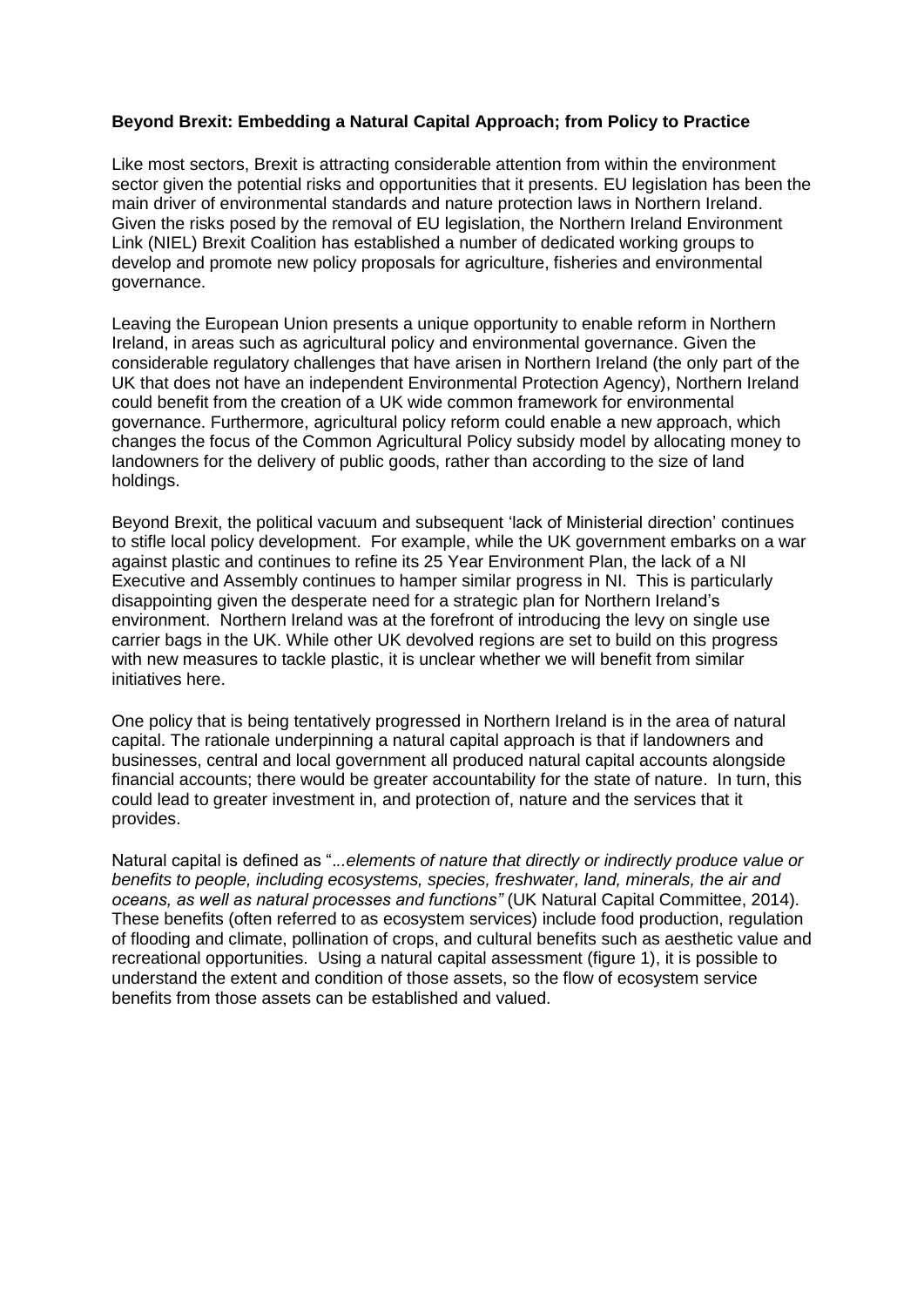

Figure 1: The Natural Capital Assessment Approach

This approach has gained a new status in UK environmental policy and is considered integral to the delivery of Defra's 25 Year Environment Plan. Natural capital assessments have been championed as an efficient, practical and readily understandable approach to supporting more effective policy and investment decisions. With natural capital commitments featured in the Draft NI Programme for Government, the Department for Agriculture and Rural Affairs has supported NIEL to commission pilot natural capital assessments and assess how the natural capital approach can move from policy into practice. This policy agenda specifically responds to the guidance offered by the UK Natural Capital Committee (2017) which recognises the need for *'pioneer projects to test different initiatives'* which can help move the natural capital agenda *'from aspiration to practical delivery'*.

The pilot projects have successfully applied the natural capital approach to two urban sites in Northern Ireland, namely Bog Meadows and Minnowburn. As well as advancing the understanding of the importance and practicalities of undertaking Natural Capital assessments, the pilots reveal the range and scale of benefits that these areas, and those who manage them, provide to the public.

The natural capital approach is straightforward and transparent and can have a powerful and positive influence on decision-making. First, natural capital assessments can inform the development of investment plans for strategic locations. Second, they can inform development and land use-planning decisions through their integration into Local Development Plans and policies, helping to determine the most appropriate locations for development. Third, they can form part of a natural capital and biodiversity net gain policy to ensure all new developments achieve net benefits for people and the environment. Finally, assessments could inform the calculation of agricultural support payments, which is timely in the context of Brexit.

The natural capital approach demonstrates the value of the natural environment to society and the importance of investing in and protecting our finite stock of natural assets. Yet not all the values associated with nature can be monetised, which presents an ongoing challenge for the way in which natural capital tools and methodologies are developed. However, the approach has great potential to advance the way in which the value of nature